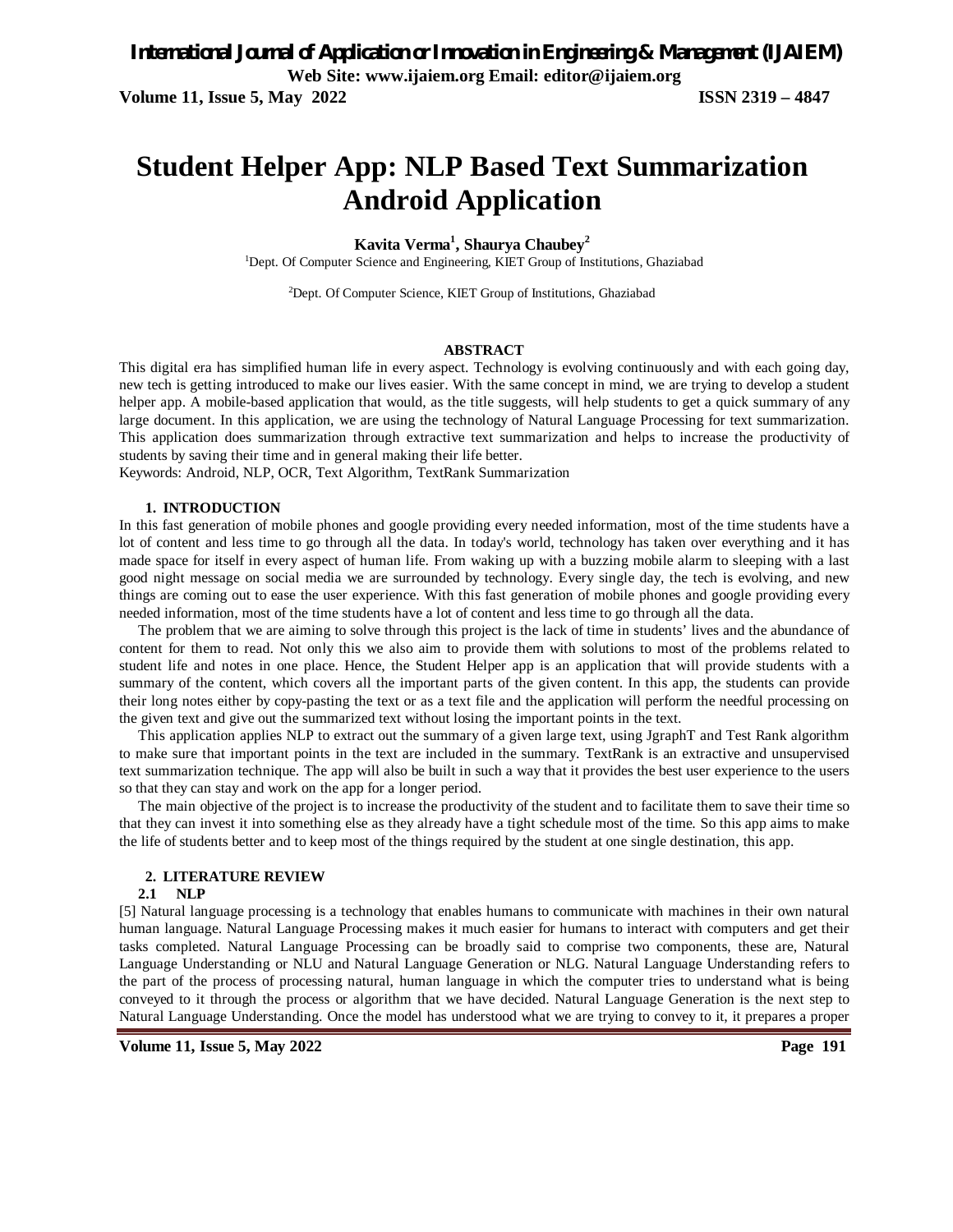### *International Journal of Application or Innovation in Engineering & Management (IJAIEM)* **Web Site: www.ijaiem.org Email: editor@ijaiem.org Volume 11, Issue 5, May 2022 ISSN 2319 – 4847**

response for that and gives it to the humans in a form that they can understand, that is in the natural human language. The response can be generated in the form of phrases, paragraphs, or sentences.

 There are several tasks that can be performed by harnessing the power of NLP, some of these are- text summarization, translation from one language to another, NER or Named Entity Recognition, POS tagging or Part of speech tagging, etc. NER is an entity detection mechanism, that is in this if we give our input, we get the known entities of the world, like- if we give in the name of a city, or a person it'll tag these entities. Translation from one language to another, also known as Machine translation, is the process in which the text is converted from one language to another through a model based on NLP. The difference that is made by NLP in machine translation is that it doesn't just translate the sentences word by word but also tries to keep the emotions of the sentence intact and convey them in the translated sentence. Text summarization is the ability to summarize a given long text into smaller and concise text that conveys the similar meaning by preserving all the important points as the original text.

### **2.2 Text Summarization**

[4] Text Summarization refers to the process of converting a given text to a much smaller summary of the text, and this summary has all the main and important points of the original text and reduces the redundancy in the data. [9] According to Edward Hovy and others, the summary is a text that is almost half of the original text and contains the significant parts of the original text(s) from which it is derived from.[11] There are mainly two techniques for text summarization, and these are- Extractive Text Summarization and Abstractive Text Summarization. In Abstractive Text Summarization, the new summary is generated by understanding the whole text and then producing new sentences that might not be present in the original text. While in Extractive Text Summarization, the summary of the text is extracted by finding out the most important sentences from the text and then combining all of them together to give the final summary of the text. [5] A summary can be produced either for a single document or for multiple documents. Several techniques have been developed to get a summary out of a text and some of these are- TensorFlow Model, TF-IDF, Clustering and Classification, Neural Network, Graph-based approach, etc. All these methods give varying results and are suitable for different languages and situations.

 TF-IDF stands for the term frequency-inverse document frequency. In this approach the documents are represented using their TF-IDF scores of the words in the document. Term frequency refers to the number of appearances of a word in each sentence in a document. Inverse document frequency is the values computed from the whole of the document. Each weight is calculated as a combination of the term frequency and inverse document frequency. Sentences are ranked using a score called SumBasic score. The SumBasic score is an approach to find out the significance of any given sentence based on the frequency of words.

 An algorithm has been developed by Google Brain Team which creates a summary by extracting interesting parts of the text and rephrasing them to create an abstractive summarization.

 In the Graph-based approach, the importance of each sentence is calculated by comparing the semantic similarities between the various sentences that we have in our text. An algorithm is followed to get the most important sentences in the document and then they are combined to give out the summary. In this approach, all the sentences are represented as nodes in a graph, and they are scored and sorted, and then it is decided whether a sentence will be included or not.

#### **2.3 Android**

[3] Android is an open-source, operating system developed by Google in the year 2007. It is a Linux-based OS. In the android operating system, each app is assigned a unique user ID, so the app runs with a distinct identity. This feature also helps in isolating one resource from another, hence acting as a multiuser OS. The Linux kernel provides a variety of features related to security as a base for the computing environment of mobile phones.

 Android applications can be written in Java, Kotlin, and C++. It is designed in such a way that the communication between software and hardware can be done easily with a user interface. It provides different API libraries that consist of everything needed to build an application including source code, manifest, and resource files.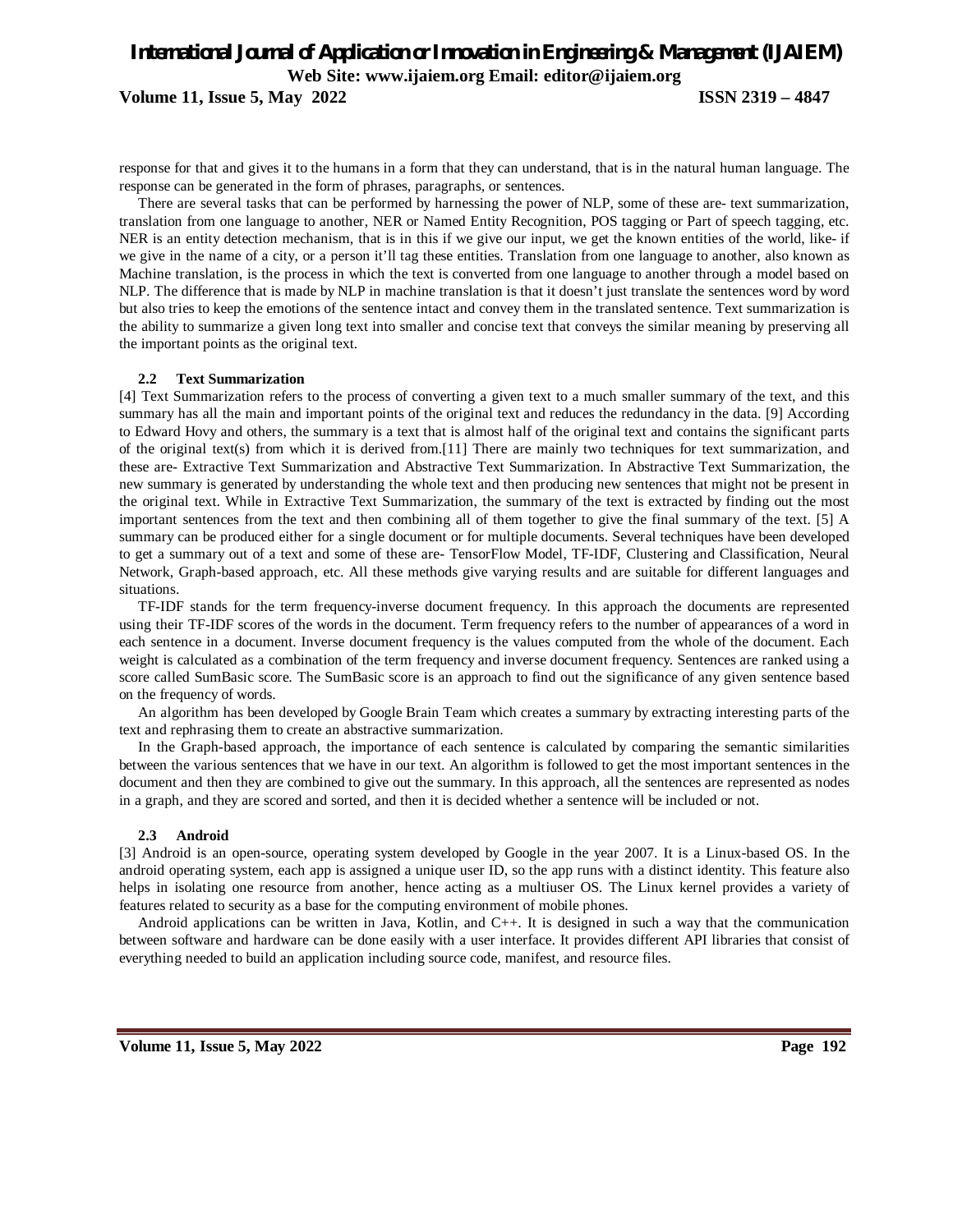**Volume 11, Issue 5, May 2022 ISSN 2319 – 4847**

### **2.4 JGraphT**

[2] JGraphT is an open-source programming library written in Java. It is interoperable, stable, and provides efficient performance. JGraphT contains generic graph data structures along with a proper collection of algorithms. It was first released in 2003 and has widened its scope over the years. It now provides an implementation of simple graphs, multigraphs, pseudo graphs, etc, and consists of many graph algorithms like routing, planning(path), combinatorial optimization, network analysis, and other applications in computational biology. Besides containing basic graph algorithms like MST or shortest path, the library also consists of many complex algorithms like subgraph isomorphism, NP-hard problems, approximation algorithm, etc.

Nowadays, JGraphT is used widely for commercial, non-commercial, and research purposes.



**Figure 1.** Functions in JgraphT library

### **2.5 TextRank Algorithm**

[1] [6] TextRank is an unsupervised algorithm, which is used to get a summary of texts that are written in natural language. It uses extractive text summarization techniques, in which those sentences or words which are most important or have occurred more times than the other sentences or the words in the original text are extracted and used to construct a summary. [8][10] This algorithm follows a graph-based approach and the sentences, or the words are taken as the graph's vertices. It uses a weighted graph in which weight is directly proportional to the importance of a word or sentence in the text. The TextRank algorithm is unsupervised, language-independent, well-defined, and developed hence, used in extractive text summarization. TextRank algorithm is an extension of the PageRank algorithm which is used to measure the importance of web pages by Google [11]. PageRank algorithm is based on the concept of voting. PageRank value of each page is calculated by considering the connections between the page and other pages. The page having higher PageRank value is considered as more significant and then it is presented above the other web pages in web search results. The following diagram represents the whole process of how a summary is extracted from the given text by the TextRank algorithm.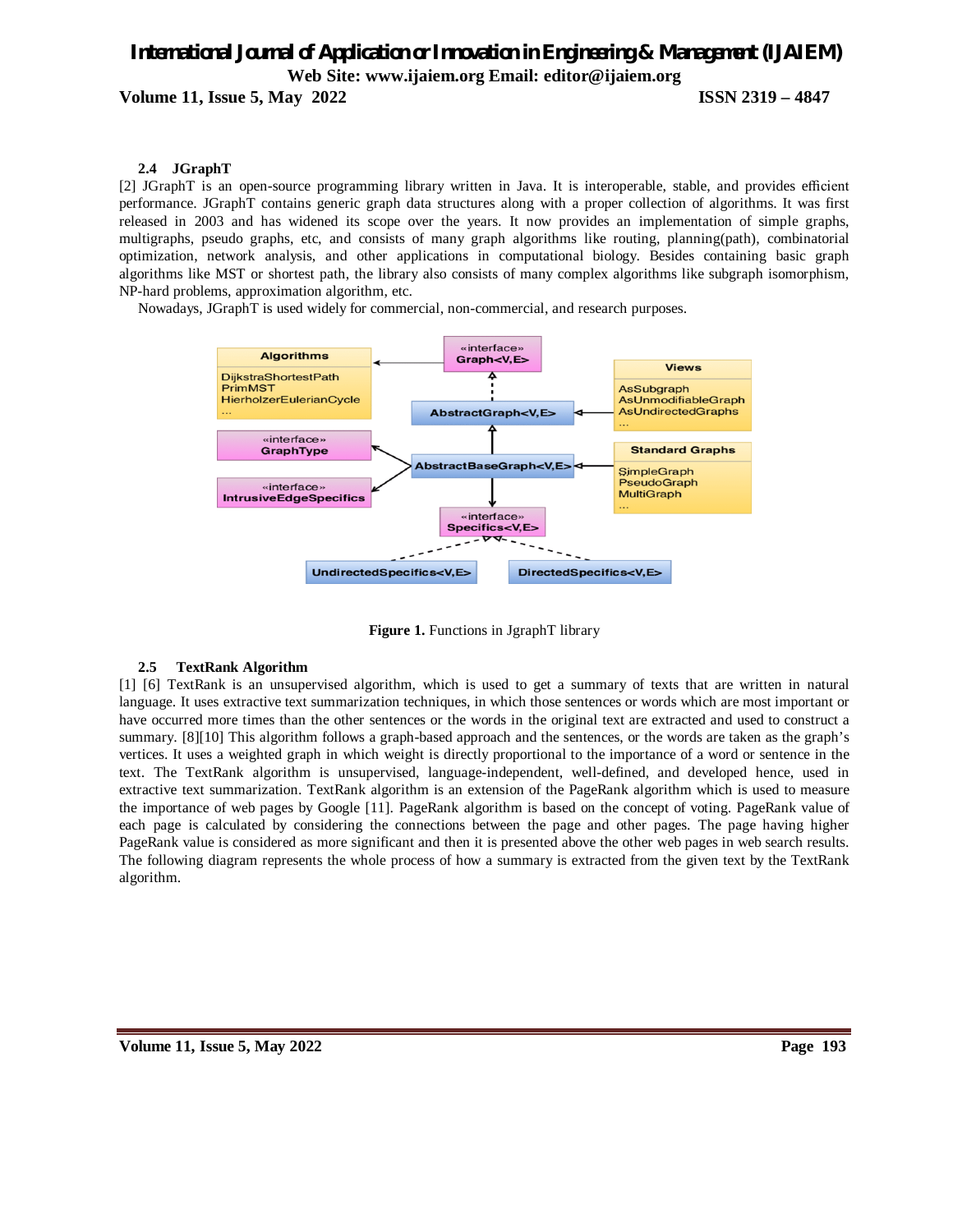**Volume 11, Issue 5, May 2022 ISSN 2319 – 4847**



**Figure 2.** Steps followed in TextRank algorithm for text summarization

### **3. RELATED WORK**

There are some already existing android applications based on text summarization. Here is a short explanation of their existing features and how our app will add or modify some features and is better than these existing ones.

 **3.1 SumIt: An android app that provides a summary of the provided text.**

Features of the app:

- Free to use
- Simple and easy way to summarize the text
- You can also share a summary through various outlets (E-mail, Twitter, Facebook, Whatsapp, text message, etc.)
- If you find pasting the URL not working, simply copy all the text and paste it to summarize.



**Figure 3.** Home Screen of SumIt application

### **3.2 Text Summary: An android app that is capable of summarizing texts of all sizes and text from photos and web pages.**

Features of the app:

- Allows copy and paste text
- Allows copy and paste the link to the web page
- Allows either to click a picture of text with your camera or select images of text from your phone gallery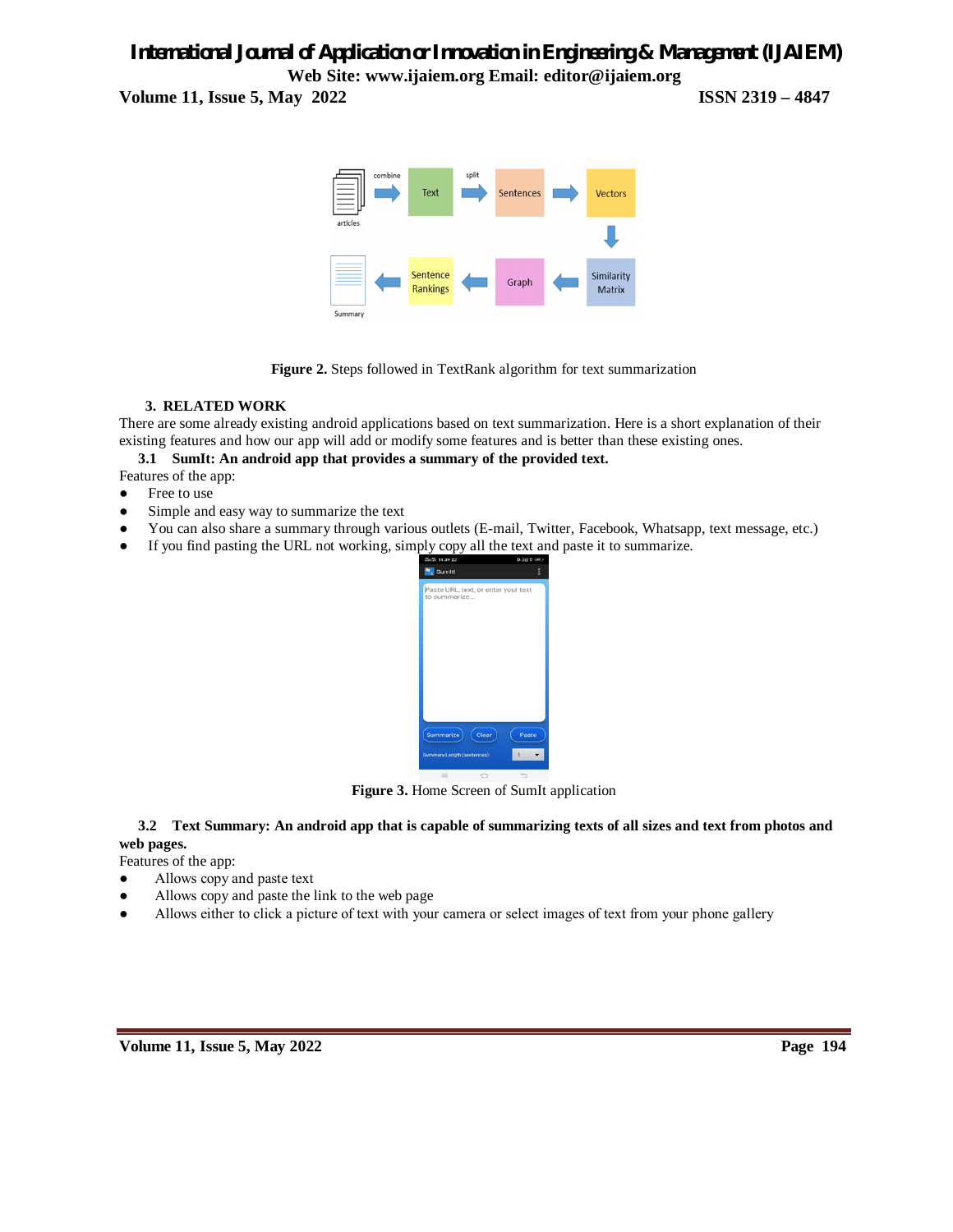**Volume 11, Issue 5, May 2022 ISSN 2319 – 4847**



**Figure 4.** Splash Screen of Text Summary application

### **3.3 Improvement in our approach over these applications**

In the approach that we propose here uses, the application can be used to extract text from images also. In some of the other existing applications, this feature is there but the results provided by them are not up to the mark. In our approach, we are using Optical Character Recognition (OCR) for text recognition. OCR or Optical Character Recognition is an approach to extract text from a given text image which can have either hand-written or printed text on it. In this approach, the text extracted is converted into machine readable format so that it can be further used for various purposes. Using this approach our application can give us better results for text recognition.

 We are also providing a sharing feature in our application that will enable the user to share the extracted summary of their notes with others via email, WhatsApp, or any other social platform.

 The UI and UX provided by the application are much more user-friendly that'll enable more users to use the app easily and conveniently. The application also provides the feature to extract text from document files, which will help users to extract text from their documents.

### **4. FUTURE WORK**

The study shows that a lot of work is possible and required in this field. In our future work, we are planning to expand the application in such a way that it can help the students in many different co-curricular activities. Along with getting the content summary, students can share the summary on different social sites. To make the application useful different activities from other fields can be added to the app like games like brain teasers, word of the day, etc. This will engage the students, and make them learn new things in an interesting way. The feature of setting daily reminders can also be helpful to students to remain disciplined and follow their defined schedules in their day-to-day life.

 The algorithms like TextRank, OCR, etc, applied in the paper can used in a more effective way to get the best and expected results.

### **5. EXPERIMENTAL DATA**

For the testing purpose, we have taken data samples from different web pages and book sources that can be possibly used as content by students. The sample data could be classified into groups as: English Essays **History** Social Science Rural Development

 We have tested the application with text from various subjects that a student can have in their curriculum, the texts consist of varying lengths of content. Some text